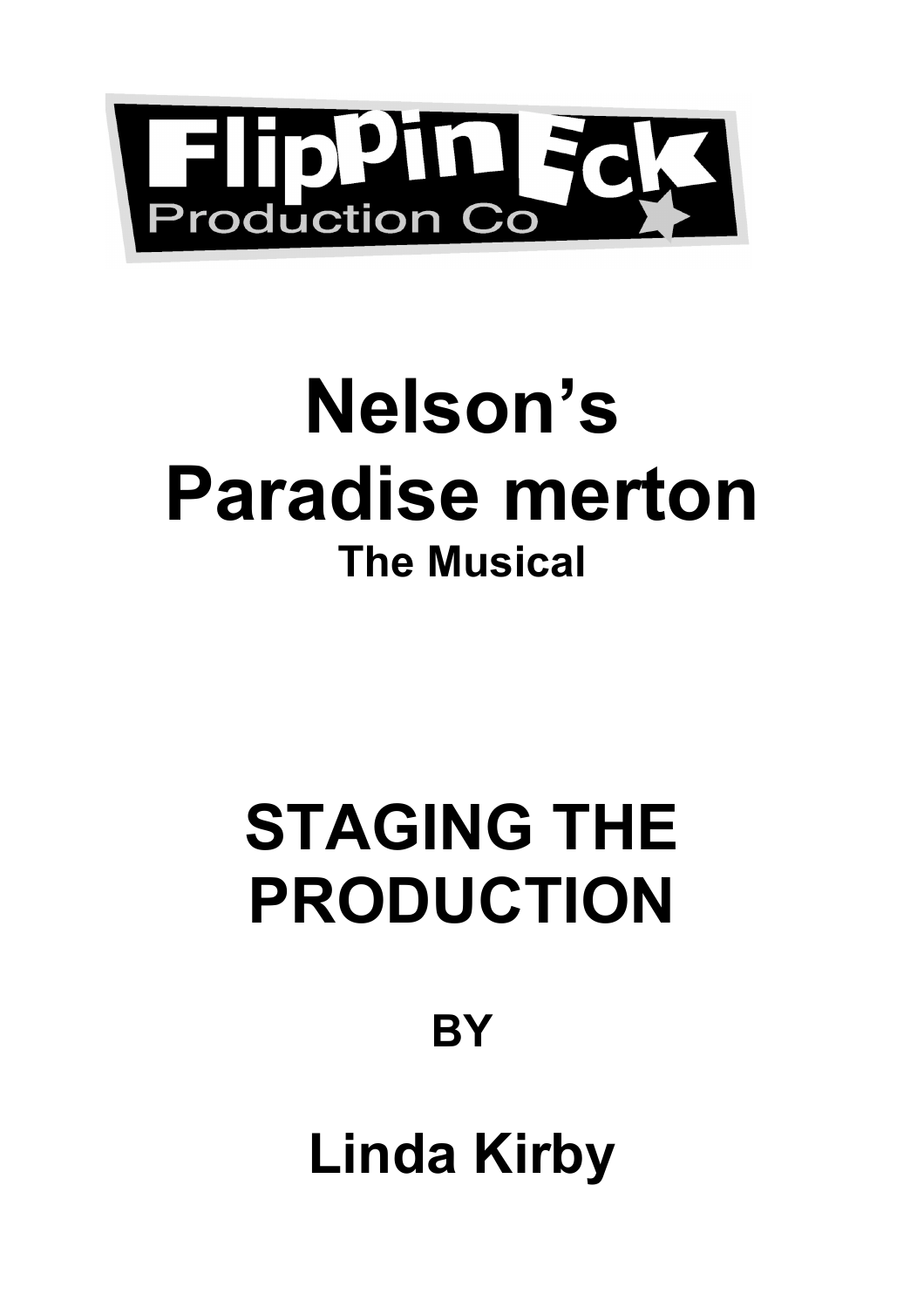## **SYNOPSIS**

- **CAST & SCENES IN WHICH THEY APPEAR**
- **COSTUMES**
- **SONGS**
- **SCENERY, TECHNICAL, PROPS LIGHTING AND SOUND**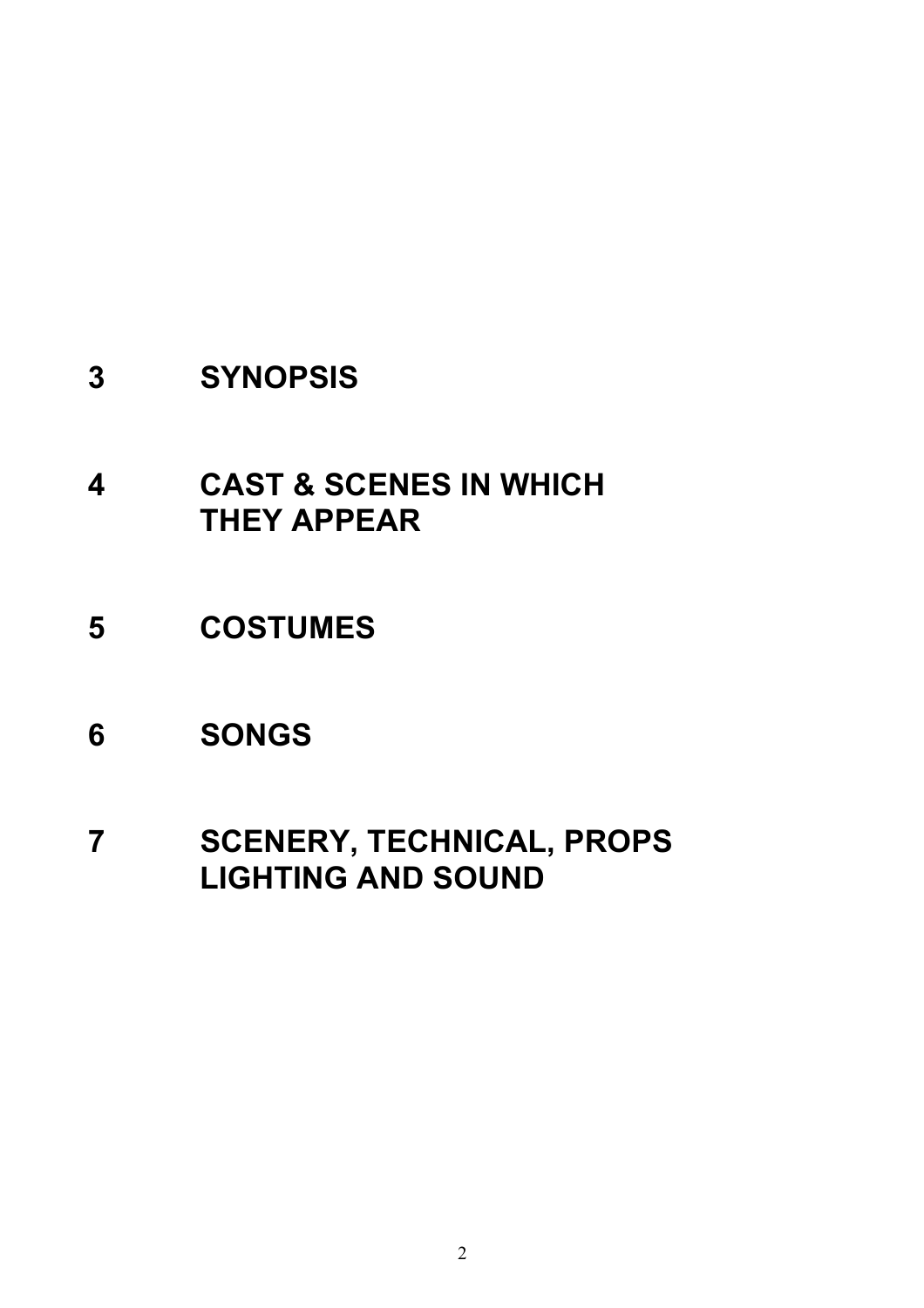# **NELSON'S PARADISE MERTON – SYNOPSIS**

Nelson lived in Merton with Emma Hamilton during the last 5 years of his life. He described it as "Paradise Merton".

The musical begins when Nelson first went to sea as a young man and tracks his life through to his death.

It covers:- his wedding to Fanny; his relationship with Emma Hamilton and the birth of their daughter Horatia; and the key battles that Nelson won: St Vincent 1797, the Nile 1798, Copenhagen 1801 and Trafalgar, where he died on 21st October 1805.

The musical was written to commemorate the bicentenary of Nelson's death at the battle of Trafalgar on 21st October 1805 and was performed at the New Wimbledon Theatre by Merton Schools on 20 & 21st October 2005.

# **© 2005 Linda Kirby**

**Historical advice from Sim Comfort**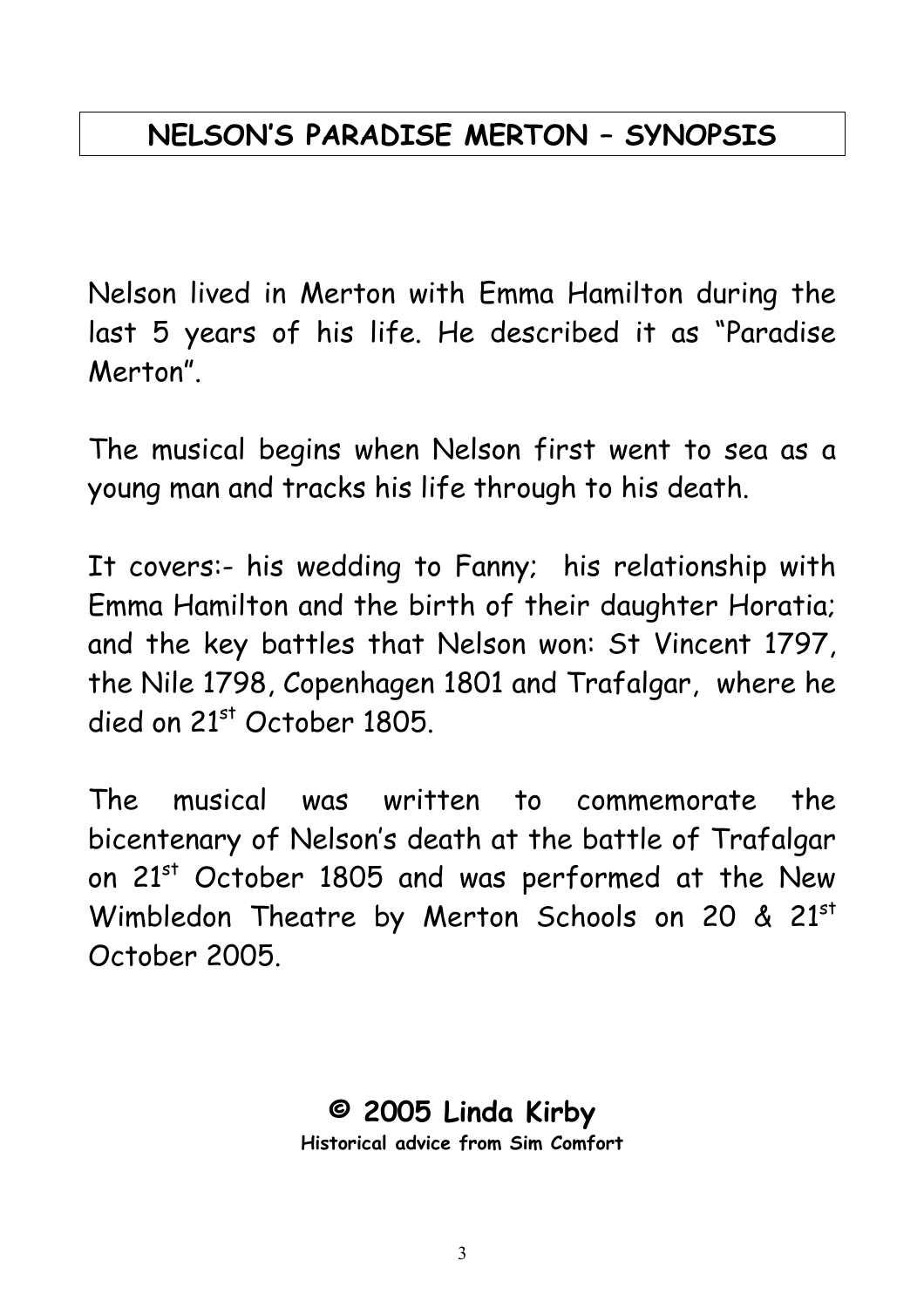# **CAST & SCENES IN WHICH THEY APPEAR**

| Character                         | Scenes they             |
|-----------------------------------|-------------------------|
|                                   | appear in               |
| 4 Narrators                       | All scenes              |
| Young Nelson                      | 1                       |
| Captain Suckling - Nelson's uncle | 1                       |
| Captain Skeffington               | 1                       |
| Seaman Briggs                     | 1                       |
| Captain Ludwig                    | 1                       |
| Seaman 1                          | $\mathbf{1}$            |
| Seaman 2 non speaking             | $\mathbf{1}$            |
| Seaman 3 non speaking             | 1                       |
| Seaman 4 non speaking             | $\mathbf{1}$            |
| Seam 5 non speaking               | $\mathbf{1}$            |
| Seaman 6 non speaking             | 1                       |
| <b>POLAR BEARS</b>                |                         |
| <b>Adult Nelson</b>               | 1, 2, 3, 4, 5, 9        |
| Fanny                             | 1, 2, 4                 |
| Josiah                            | 1, 2                    |
| Parson                            | 1                       |
|                                   |                         |
| Napoleon                          | 2, 3, 5, 9              |
| Admiral Sir John Jervis           | 2                       |
| Captain                           | $\overline{\mathbf{c}}$ |
| Officer                           | 2                       |
| NELSON'S CREW HMS CAPTAIN         | $\overline{c}$          |
| SPANISH CREW SAN                  | $\overline{c}$          |
| <b>NICHOLAS</b>                   |                         |
| SPANISH CREW SAN JOSEF            | 2                       |
| Newspaper seller                  | 2                       |
| King George 11 - non speaking     | $\overline{c}$          |
| Captain Berry                     | 3                       |
| 14 BATTLE SHIPS - BRITISH         | 3                       |
| <b>13 FRENCH BATTLE SHIPS</b>     | 3<br>3                  |

| Character                           | Scenes they |
|-------------------------------------|-------------|
|                                     | appear in   |
| Captain Foley                       | 3           |
| Officer                             | 3           |
| Captain of the l'Orient             | 3           |
| Captain's son                       | 3           |
| L'orient crew                       | 3           |
| British Captain                     | 3           |
| Surgeon                             | 3           |
| PRESS GANG CREW                     |             |
| <b>Emma Hamilton</b>                | 4, 5, 6, 7  |
| <b>William Hamilton</b>             | 4           |
| Italian crowds                      | 4           |
| Naples Royal Family - non speaking  | 4           |
| FNGLISH CROWDS                      | 4           |
| Lord Mayor of London - non speaking | 4           |
| Rev Nelson - Nelson's brother       | 4           |
| Midwife                             | 4           |
| <b>British soldiers</b>             | 5           |
| Danish soldiers                     | 5           |
| Horatia - child                     | 5           |
| <b>Admiral Villaneuve</b>           | 6           |
| 33 Spanish and French Ships         | 6           |
| Captain Blackwood                   | 6           |
| British fleet 26 ships              | 6           |
| Captains 47th meal                  | 6           |
| Captain Hardy                       | 6           |
| Doctor Scott                        | 6           |
| Mr Pasco - Flag Lieutenant          | 6           |
| Surgeon Beatty                      | 6           |
| Nurse                               | 7           |
| Captain Whitby                      | 7           |
| Seamen, Marines                     | 7           |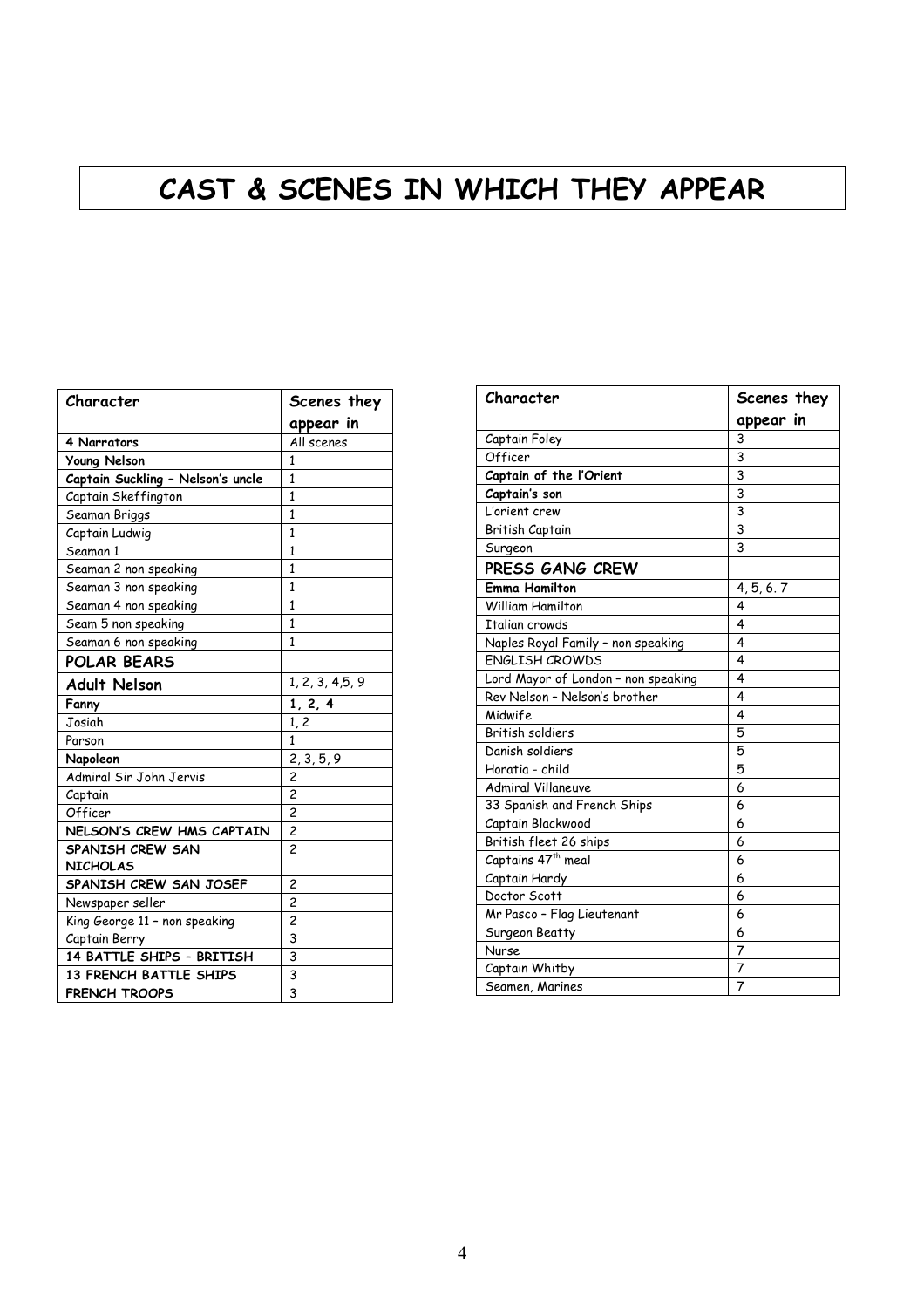## **COSTUMES**

**Period is 1771 – 1805**

**Regency style clothing**

**Regency Style clothing Merchant navy costumes of that period British Naval Uniforms for officers and sailors Press Gang uniform**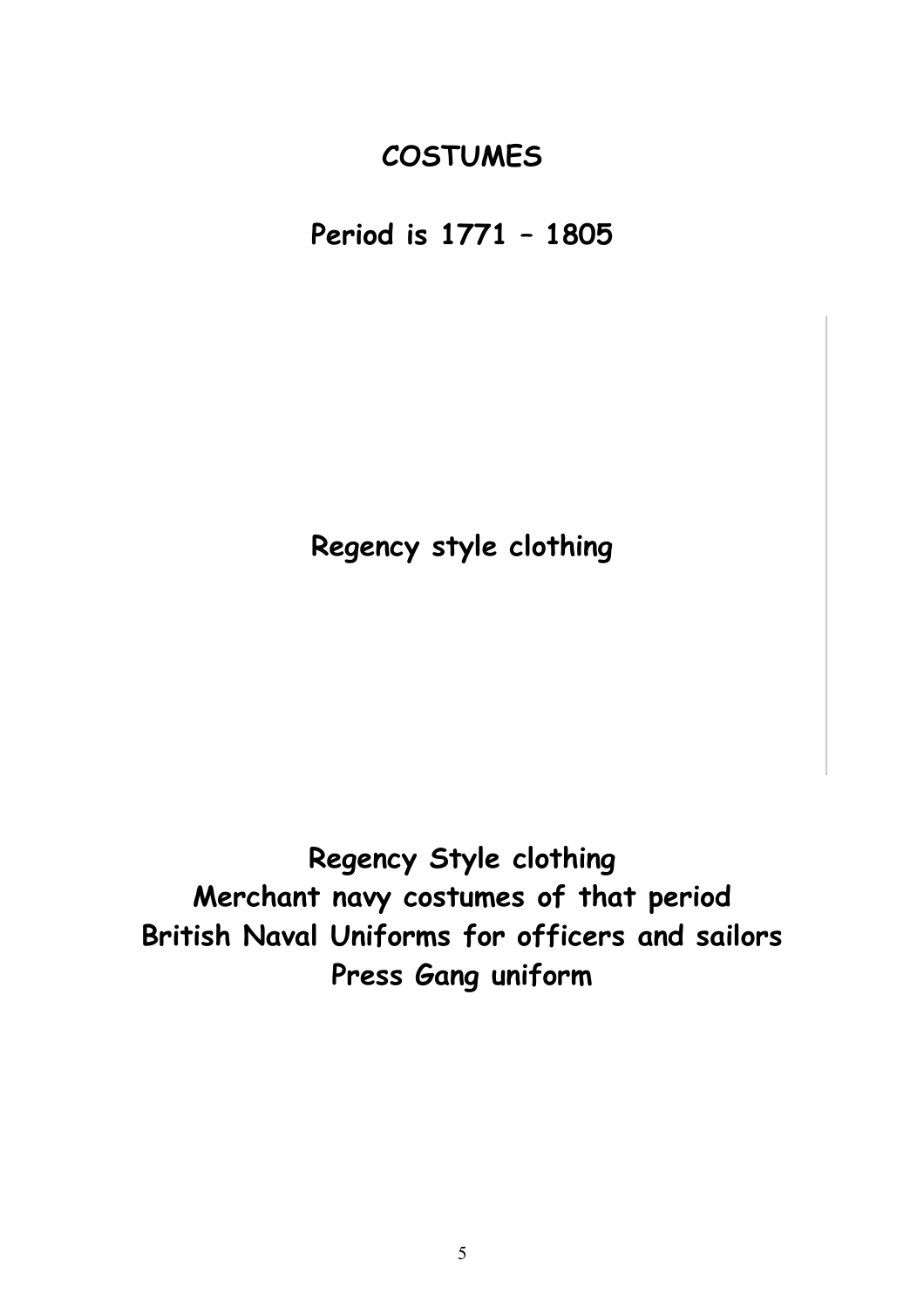### **SONGS**

### **PHOTOCOPIABLE SONG SHEET**

CD WITH: SONG VOCALS FOR PRACTICE • SONG BACKING TRACKS FOR ACTUAL PERFORMANCE • LINK-UP MUSIC

**MUSICAL SCORE**

#### **SONGS in order of appearance :**

Don't you dare with a polar bear!

Anchor's away

My Destiny

The Press Gang

We have a hero in you

I'll write a letter to you

Napoleon's Lament

Passage to Glory

NELSON LINK-UP MUSIC

Songs can be solos or backed by choir. All stage singing performances need to be choreographed.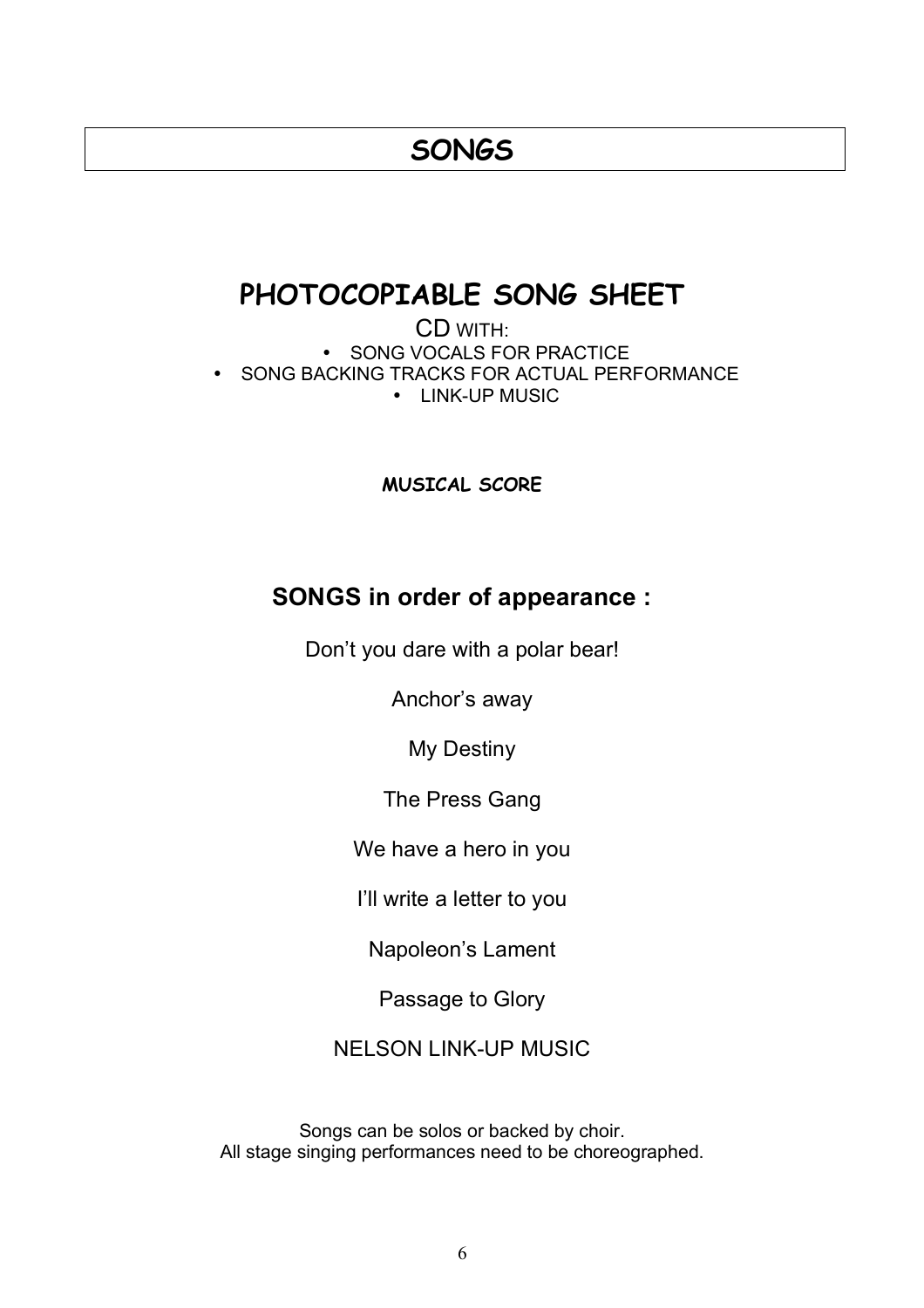# **The Scenery /Technical /Props/Lighting/Sound**

| Scene 1 | Scenery                        | Technical                        | Props     | Lights   | Sound                 |
|---------|--------------------------------|----------------------------------|-----------|----------|-----------------------|
| The     | Chatham                        | Projection                       | PP Letter |          |                       |
| Young   |                                | Shipping area                    |           |          |                       |
| Nelson  | Cyclarama                      | Map                              | PP Musket |          |                       |
|         | <b>HMS</b>                     | Florida, Bermuda,                |           |          |                       |
|         | Raisonable                     | Lesser Antilles                  |           |          | Sound of walruses     |
|         |                                | £20,000 King's                   |           |          |                       |
|         |                                | Prize                            |           |          | Sound of a cannon     |
|         |                                | Northwest route                  |           |          | blasting              |
|         |                                | to India                         |           | Blue Icy |                       |
|         | The North                      |                                  |           | light    | Song: Don't you dare  |
|         | pole                           | Ice scenery +                    |           |          | with a Polar Bear     |
|         |                                | walruses. The                    |           |          |                       |
|         |                                | Carcass Ship stuck               |           |          |                       |
|         | Cyclarama                      | in the ice.                      |           |          |                       |
|         | 12 <sup>th</sup> March<br>1787 |                                  |           |          | Sound of sea and wind |
|         | Nelson                         | Map of Leeward<br><b>Islands</b> |           |          | at Norfolk            |
|         | marries                        |                                  |           |          |                       |
|         | Fanny                          |                                  |           |          | <b>Link Music</b>     |
|         |                                | Map of Norfolk                   |           |          |                       |
|         |                                | Picture of                       |           |          |                       |
|         | Cyclarama-                     | Burnham Thorpe                   |           |          |                       |
|         | Nelson                         |                                  |           |          |                       |
|         | stands on                      |                                  |           |          |                       |
|         | sand dune                      |                                  |           |          |                       |
|         | looking out                    |                                  |           |          |                       |
|         | to sea                         |                                  |           |          |                       |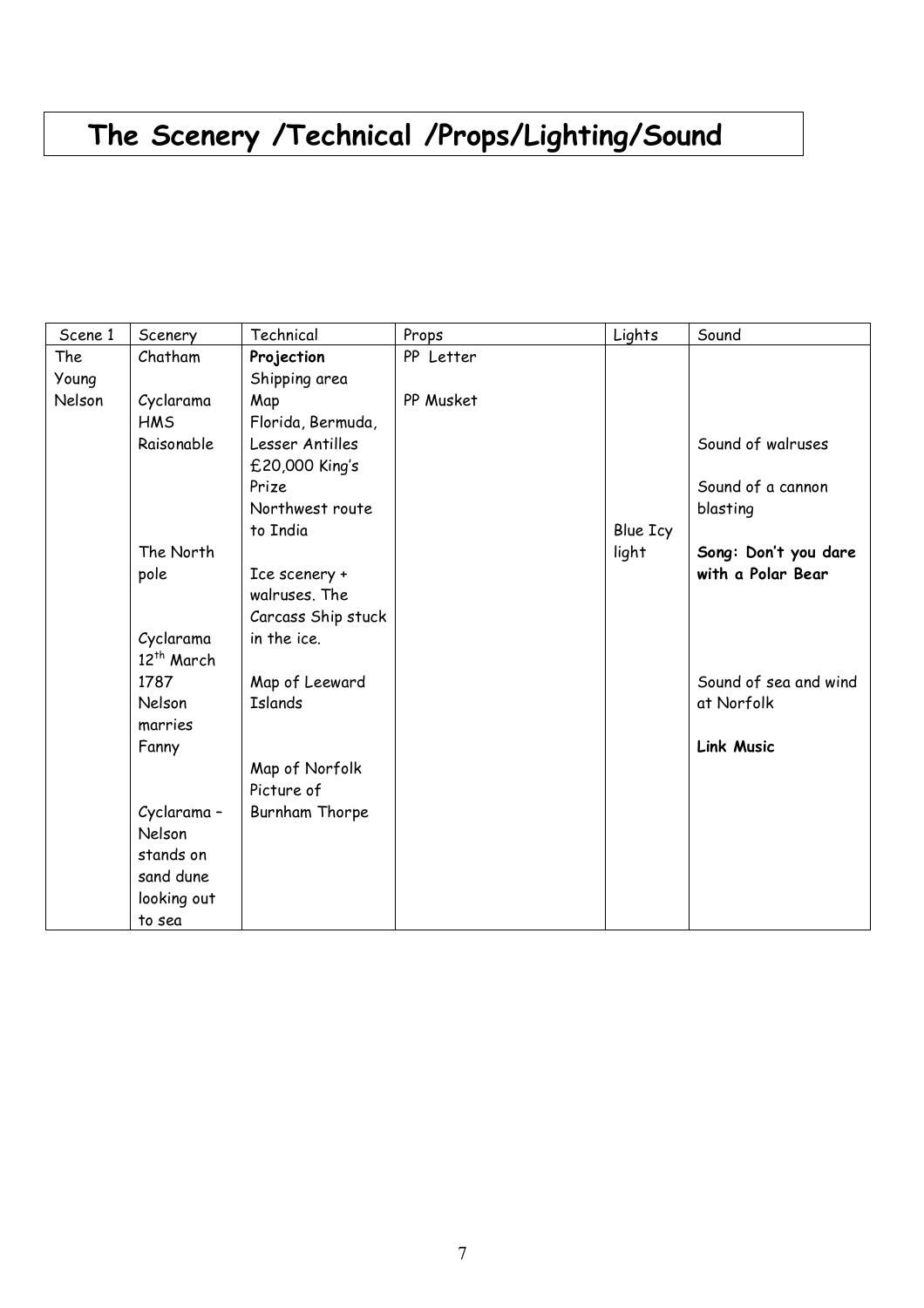| Scene 2   | Scenery       | Technical         | Props                      | Lights | Sound                           |
|-----------|---------------|-------------------|----------------------------|--------|---------------------------------|
| Battle of | Seascape      | Projection        | French Flag                |        | French Troops being             |
| St        |               | 1797 Battle of St |                            |        | marshalled                      |
| Vincent   |               | Vincent           | British Flag<br>Letter for |        |                                 |
|           |               |                   | Nelson                     |        |                                 |
|           | Foggy         | Map Spanish       |                            |        | Fighting sounds                 |
|           | weather       | Coast/Mediterran  | <b>British Fleet: HMS</b>  |        |                                 |
|           |               | ean               | Captain + 14 ships         |        |                                 |
|           |               |                   | Spanish Fleet 27 includes  |        |                                 |
|           |               |                   | <b>SAN NICHOLAS SAN</b>    |        |                                 |
|           |               |                   | <b>JOSEF</b>               |        |                                 |
|           |               |                   | Captain San Nicholas &     |        |                                 |
|           |               |                   | San Josef side by side so  |        |                                 |
|           |               |                   | that Nelson can board      |        | London street noise             |
|           | London        |                   | both creating a Patent     |        |                                 |
|           |               | <b>NEWSPAPER</b>  | <b>Bridge</b>              |        |                                 |
|           |               | <b>HEADLINE</b>   |                            |        |                                 |
|           | Cyclarama     | NELSON'S          | PPs Weapons                |        | Crowds cheering                 |
|           | King George   | PATENT BRIDGE     |                            |        |                                 |
|           | 11            |                   | Newspapers for sale        |        |                                 |
|           | Knights       |                   |                            |        |                                 |
|           | Nelson        |                   |                            |        |                                 |
|           | Cyclarama     |                   |                            |        | Sound of arm being<br>sawn off. |
|           | Nelson        | Tenerife          |                            |        |                                 |
|           | getting shot  |                   |                            |        |                                 |
|           | in the arm    |                   |                            |        | Song: My Destiny                |
|           | and having it |                   |                            |        |                                 |
|           | amputated     |                   |                            |        |                                 |
|           |               | Burnham Thorpe -  |                            |        |                                 |
|           |               | recouperating     |                            |        |                                 |
|           |               |                   |                            |        |                                 |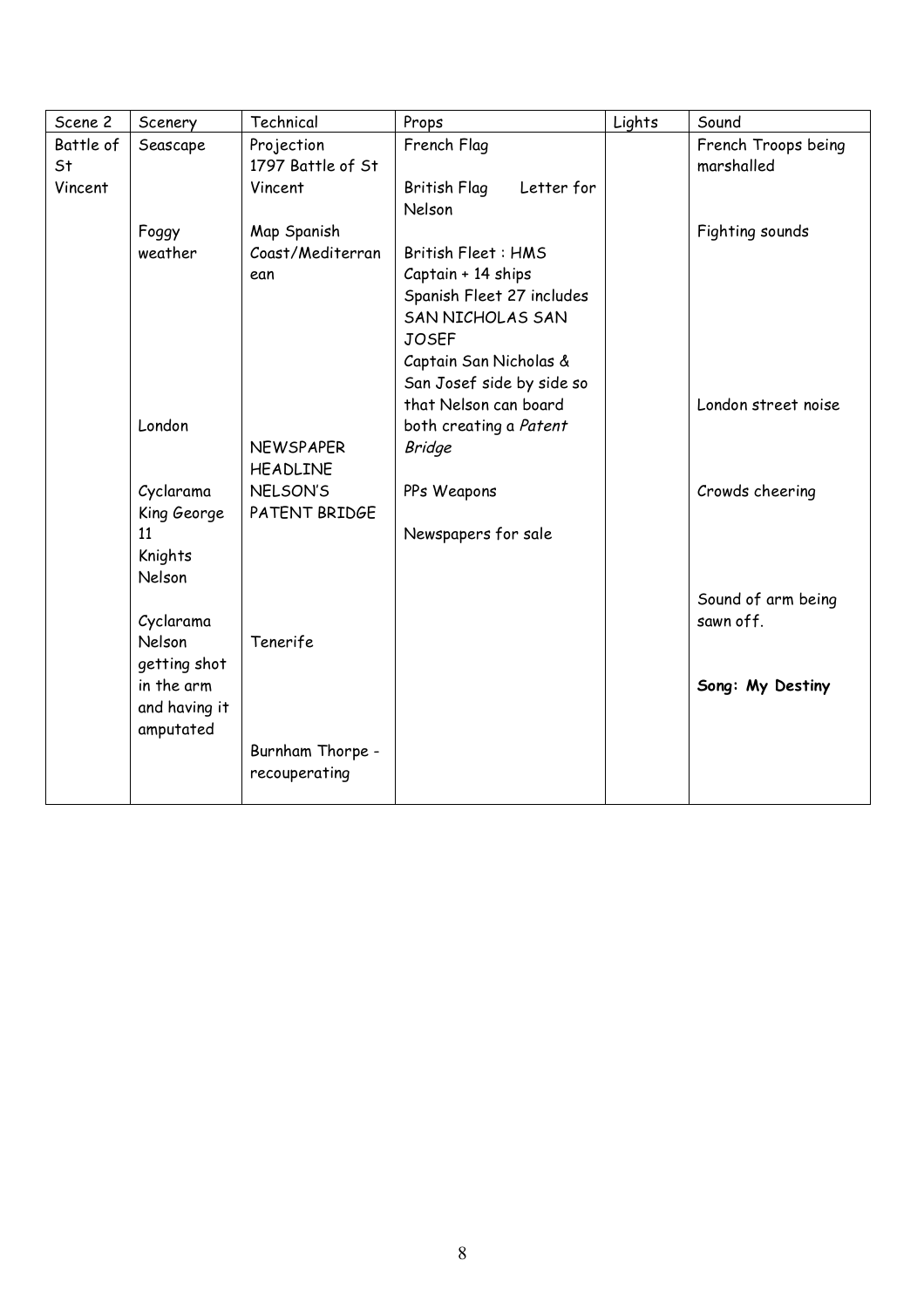| Scene 3               | Scenery           | Technical                                                                       | Props                                                   | Lights                                  | Sound                                            |
|-----------------------|-------------------|---------------------------------------------------------------------------------|---------------------------------------------------------|-----------------------------------------|--------------------------------------------------|
| Battle of<br>the Nile | Seascape          | Projection<br>1798 THE<br>BATTLE OF THE<br><b>NILE</b>                          | French Flag<br>French Fleet: The<br>L'Orient + 12 ships |                                         |                                                  |
|                       |                   | Map traces the<br>journey<br>India, Egypt,<br>Malta, Middle<br>East, Gibraltar, | British Fleet: Vanguard<br>and 13 ships                 |                                         |                                                  |
|                       |                   | Malta, Syria,<br>Greece, Turkey                                                 |                                                         | Evening<br>light                        | Sea sounds<br>The wind blows                     |
|                       |                   |                                                                                 | The French fleet line up                                |                                         | Battle noises                                    |
|                       | Deck of the       | The pyramids at<br>Ghiza                                                        | their ships close to the                                |                                         |                                                  |
|                       | l'Orient          |                                                                                 | shore with their guns<br>facing seaward                 |                                         | Screaming as the Capt<br>of the L'Orient has his |
|                       |                   | <b>ABOUKIR BAY</b>                                                              |                                                         |                                         | legs blown off.                                  |
|                       |                   |                                                                                 | Grain barrel to place the<br>Capt of the L'Orient in.   | Firework<br>s as<br>l'Orient<br>goes up | Explosion                                        |
|                       | Deck of the       |                                                                                 |                                                         | Single                                  |                                                  |
|                       | Vanguard          |                                                                                 | PP Poetry book - Boy<br>stood on the burning deck.      | spot                                    | Song: THE PRESS                                  |
|                       | London<br>scenery | HERO OF THE<br><b>NILE</b>                                                      | PP Surgeon's bag                                        |                                         | GANG                                             |
|                       |                   | THE PRESS GANG                                                                  |                                                         |                                         |                                                  |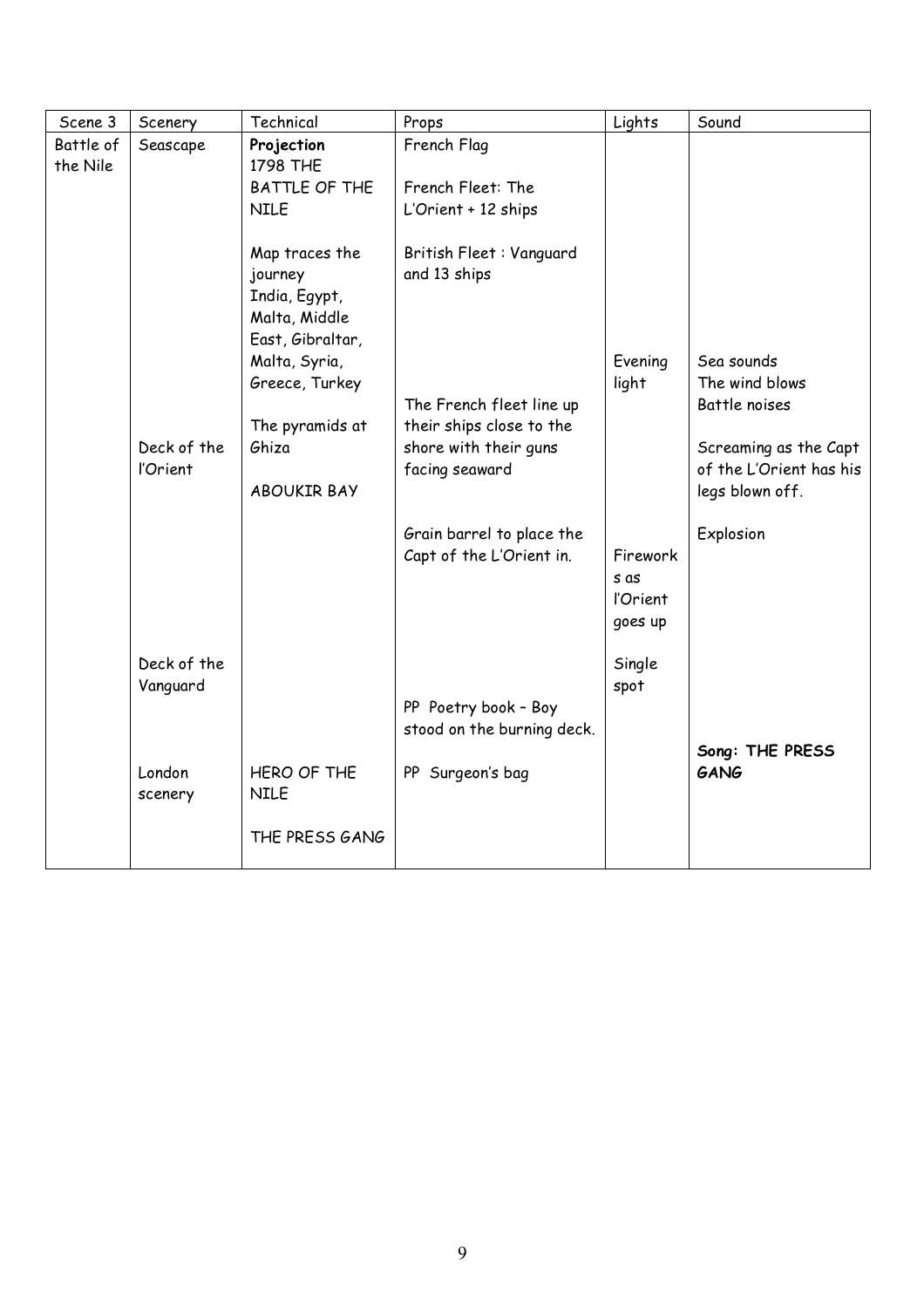| Scene 4 | Scenery                  | Technical          | Props                     | Lights  | Sound                          |
|---------|--------------------------|--------------------|---------------------------|---------|--------------------------------|
| Emma &  | Bay of Naples            |                    |                           |         |                                |
| Horatio |                          |                    |                           |         |                                |
|         | Cyclarama:               |                    |                           |         |                                |
|         | <b>Italian Crowds</b>    |                    |                           |         |                                |
|         | Ballroom                 |                    |                           |         | Song: WE HAVE A<br>HERO IN YOU |
|         | Room in the              |                    | Chair and table           |         |                                |
|         | Hamilton                 |                    | PP First Aid equipment    |         |                                |
|         | House                    |                    |                           |         |                                |
|         |                          |                    |                           |         |                                |
|         | Cyclarama                |                    |                           |         | Cheering French crowds         |
|         | Guillotine &             |                    |                           |         |                                |
|         | women                    |                    |                           |         |                                |
|         | knitting                 |                    |                           |         |                                |
|         |                          |                    |                           |         |                                |
|         | Cyclarama:               |                    |                           |         |                                |
|         | Body hanging             |                    |                           |         |                                |
|         | from langyard            |                    |                           |         |                                |
|         |                          |                    |                           |         |                                |
|         | Cyclarama:               |                    |                           |         |                                |
|         | Napolese                 |                    |                           |         |                                |
|         | Royal family             |                    |                           |         |                                |
|         | stealing out             |                    |                           |         |                                |
|         | into the night           |                    |                           |         |                                |
|         | - goods being            | Projection:        | Dress Sword presentation  |         | Crowds cheering                |
|         | loaded onto a            | LONDON - HERO      | Lord Mayor of London      |         |                                |
|         | ship                     | OF THE NILE        |                           |         |                                |
|         |                          |                    |                           |         |                                |
|         | Cyclarama:<br>Coach with | The Tour - map     |                           |         | Crowds cheering                |
|         | the Hamiltons            | traces the journey |                           |         |                                |
|         | and Nelson               |                    |                           |         |                                |
|         |                          | Burnham Thorpe     |                           |         |                                |
|         | Paradise                 |                    |                           |         |                                |
|         | Merton                   |                    |                           |         | Baby crying                    |
|         |                          |                    | Bed                       |         |                                |
|         |                          |                    | Baby                      |         |                                |
|         | Dark stage               |                    |                           | Spot    |                                |
|         | Merton one               |                    |                           | lights  | SONG; I'LL WRITE A             |
|         | side                     |                    | PP Letters                | either  | LETTER TO YOU                  |
|         | Capt's Cabin             |                    | Writing tables $\times$ 2 | side of |                                |
|         | the other                |                    | Chairs                    | stage   |                                |
|         |                          |                    |                           |         |                                |
|         |                          |                    |                           |         |                                |
|         |                          |                    |                           |         |                                |
|         |                          |                    |                           |         |                                |
|         |                          |                    |                           |         |                                |
|         |                          |                    |                           |         |                                |
|         |                          |                    |                           |         |                                |
|         |                          |                    |                           |         |                                |
|         |                          |                    |                           |         |                                |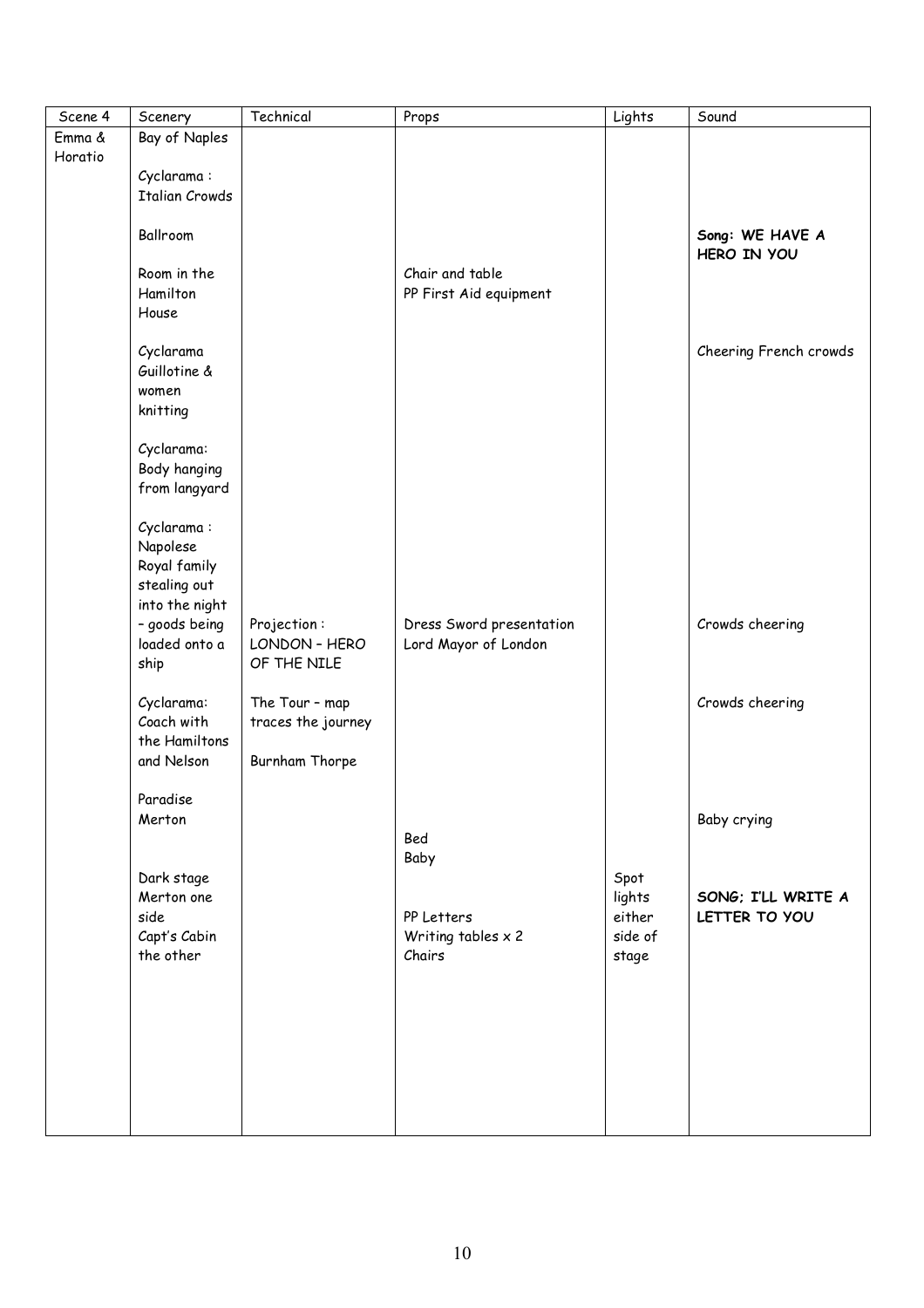| Scene 5    | Scenery     | Technical   | Props                     | Lights    | Sound            |
|------------|-------------|-------------|---------------------------|-----------|------------------|
| Battle of  | Sea scape - | Projection  | Danish, Swedish, Prussian |           |                  |
| Copenhagen |             | Baltic area | & Russian Flags           |           |                  |
|            |             |             |                           |           |                  |
|            |             |             |                           |           | Battle sounds    |
|            | Cyclarama:  |             | Signal 39 DISENGAGE       |           |                  |
|            | Men         |             | THE ENEMY                 |           |                  |
|            | shooting at |             |                           |           |                  |
|            | one another |             | PP Telescope              |           |                  |
|            | and dying   |             |                           |           |                  |
|            |             |             | Signal I6 ENGAGE THE      |           |                  |
|            |             |             | <b>ENEMY MORE CLOSELY</b> |           |                  |
|            | Cyclarama:  |             |                           |           |                  |
|            | Nelson      |             | PP Letter and Wax         |           |                  |
|            | shaking     |             |                           |           |                  |
|            | hands with  |             |                           |           |                  |
|            | the Danish  |             |                           |           |                  |
|            | Prince      |             |                           |           |                  |
|            | Paradise    |             | Couch                     | Spotlight | SONG: NAPOLEON'S |
|            | Merton      |             |                           | on        | <b>LAMENT</b>    |
|            |             |             |                           | Napoleon  |                  |
|            |             |             |                           |           |                  |
|            | Dark stage  |             |                           |           |                  |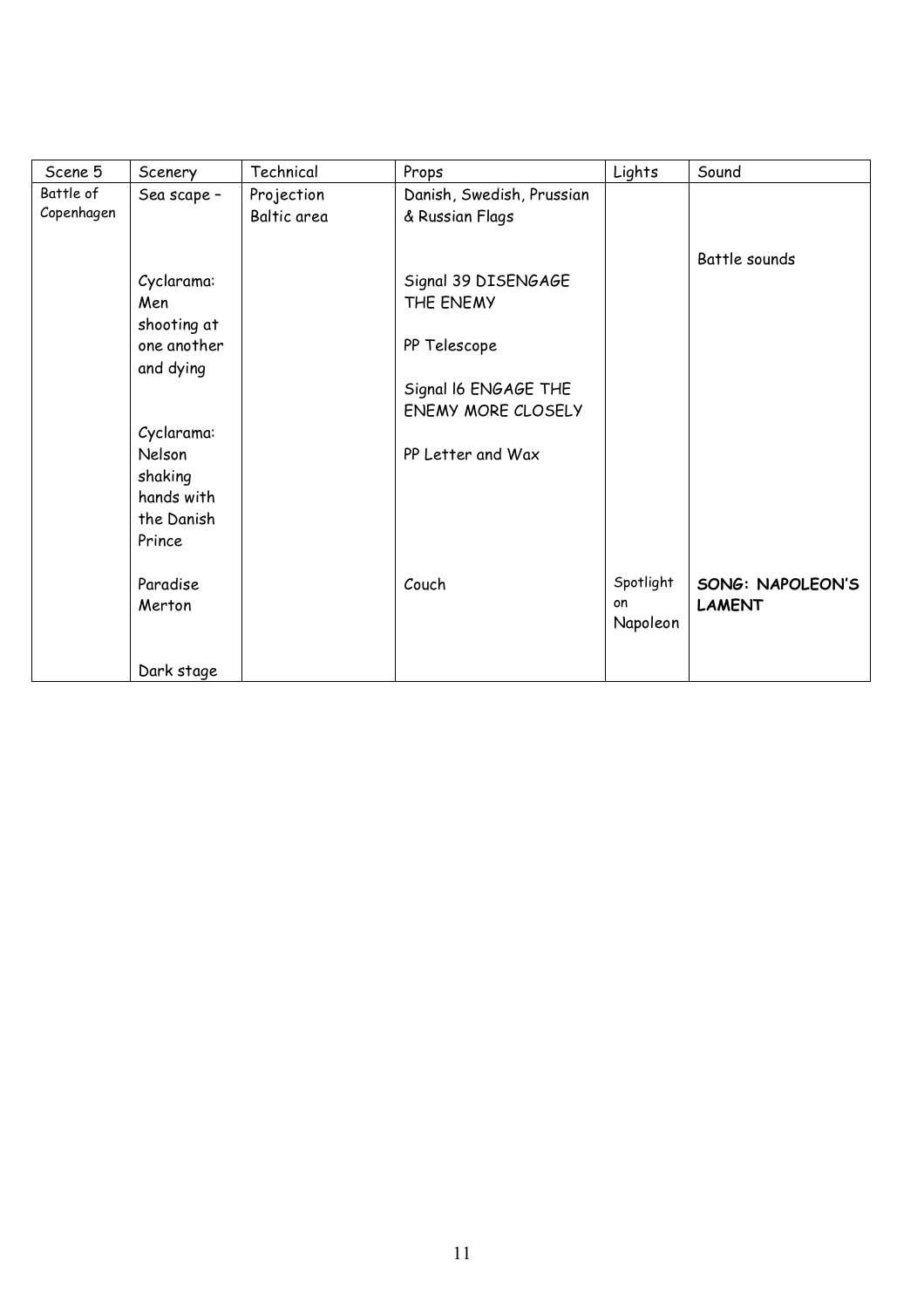| Scene 6                | Scenery                                                           | Technical                                                                                                                                       | Props                                                                                         | Lights | Sound                             |
|------------------------|-------------------------------------------------------------------|-------------------------------------------------------------------------------------------------------------------------------------------------|-----------------------------------------------------------------------------------------------|--------|-----------------------------------|
| Battle of<br>Trafalgar | SEASCAPE                                                          | Projection<br>1805 BATTLE OF<br><b>TRAFALGAR</b>                                                                                                |                                                                                               |        | French National Anthem<br>Fanfare |
|                        | Cyclarama:<br>Spanish and<br>French Ships                         | Map of Spanish Coast                                                                                                                            | 33 ships - Combined French and<br>Spanish fleet                                               |        |                                   |
|                        | Cyclarama: St<br>Mary's Church<br>Nelson & Emma<br>exchange rings |                                                                                                                                                 |                                                                                               |        |                                   |
|                        | Cyclarama:<br>Nelson leaves<br>for Portsmouth                     |                                                                                                                                                 |                                                                                               |        |                                   |
|                        | Deck of the<br>Victory                                            | September 1805<br>Nelson's 47 <sup>th</sup> birthday<br>celebration<br>Projection:<br>Battle plan flashes                                       | British Fleet: Victory and 25<br>ships<br>Table prepared for the captains'<br>dinner + chairs |        | Drum rolls                        |
|                        |                                                                   | Signal: ENGLAND<br>EXPECTS THAT<br>EVERYMAN WILL DO<br>HIS DUTY<br>Signal I6: ENGAGE<br>THE ENEMY MORE<br><b>CLOSELY</b><br>$1.15 215T$ October | Nelson's Will<br>Sand thrown onto the deck<br>Cannons rolled in                               |        | Battle sounds                     |
|                        | Orlop Deck                                                        | NELSON IS SHOT BY<br>A FRENCH SNIPER                                                                                                            | PP Large Handkerchief                                                                         |        | Sound of men groaning in<br>pain  |
|                        |                                                                   |                                                                                                                                                 | Surgeon's table and implements                                                                |        | Link Music                        |